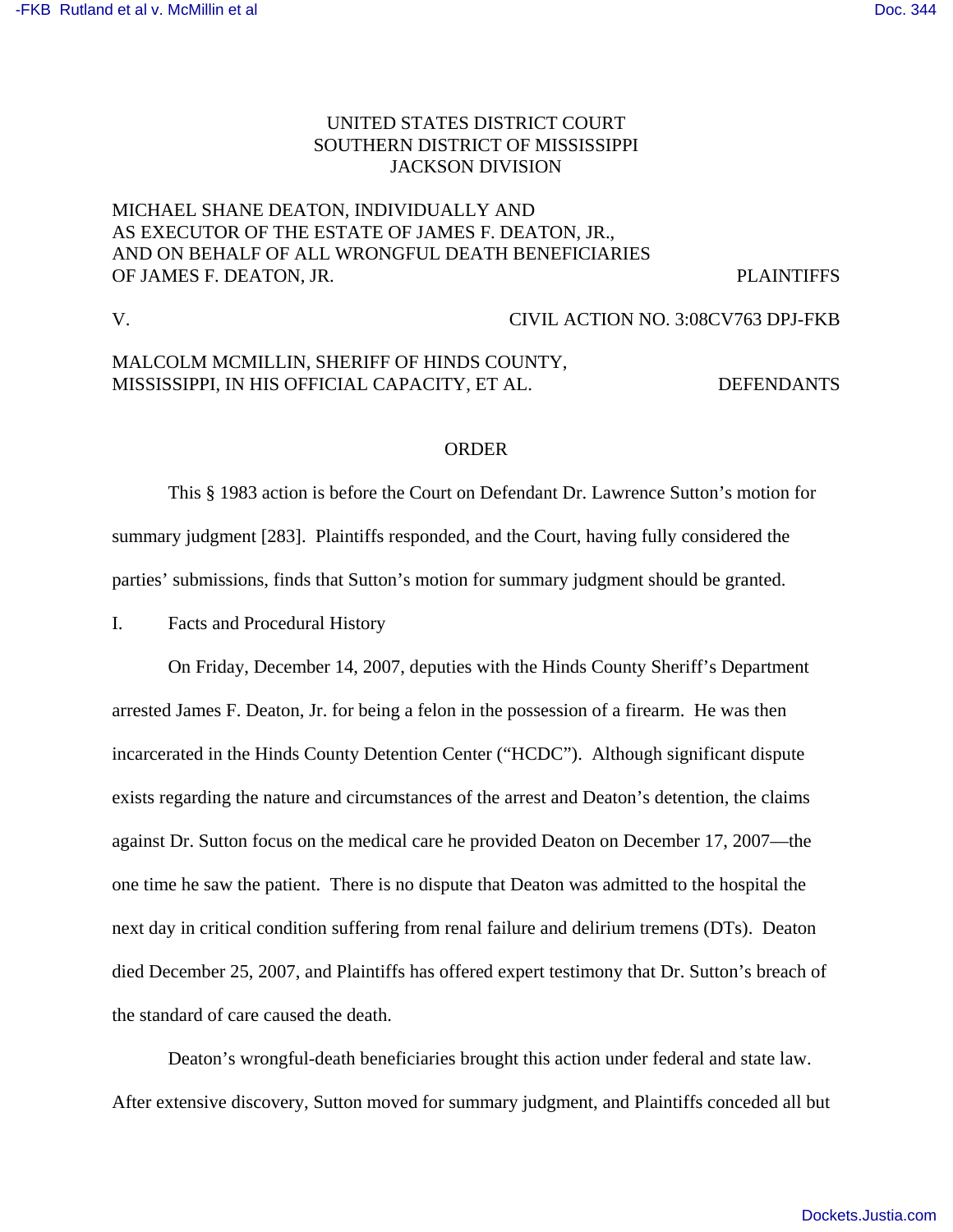their claim premised on 42 U.S.C. § 1983 related to Dr. Sutton's alleged failure to address Deaton's serious medical concerns. As to that claim, the focus appears to have been further narrowed to address whether Dr. Sutton acted with deliberate indifference in failing to treat Deaton for DTs and for various bruises Plaintiffs believe were caused by the arresting deputies. The Court has personal and subject matter jurisdiction and is prepared to rule.

II. Standard

Summary judgment is warranted under Rule 56(a) of the Federal Rules of Civil Procedure when evidence reveals no genuine dispute regarding any material fact and that the moving party is entitled to judgment as a matter of law. The rule "mandates the entry of summary judgment, after adequate time for discovery and upon motion, against a party who fails to make a sufficient showing to establish the existence of an element essential to that party's case, and on which that party will bear the burden of proof at trial." *Celotex Corp. v. Catrett*, 477 U.S. 317, 322 (1986).

The party moving for summary judgment bears the initial responsibility for informing the district court of the basis for its motion and identifying those portions of the record it believes demonstrate the absence of a genuine issue of material fact. *Id.* at 323. The non-moving party must then go beyond the pleadings and designate "specific facts showing that there is a genuine issue for trial." *Id*. at 324. Conclusory allegations, speculation, unsubstantiated assertions, and legalistic arguments are not an adequate substitute for specific facts showing a genuine issue for trial. *TIG Ins. Co. v. Sedgwick James of Wash.*, 276 F.3d 754, 759 (5th Cir. 2002); *SEC v. Recile*, 10 F.3d 1093, 1097 (5th Cir. 1997); *Little v. Liquid Air Corp*., 37 F.3d 1069, 1075 (5th Cir. 1994) (en banc). In reviewing the evidence, factual controversies are to be resolved in favor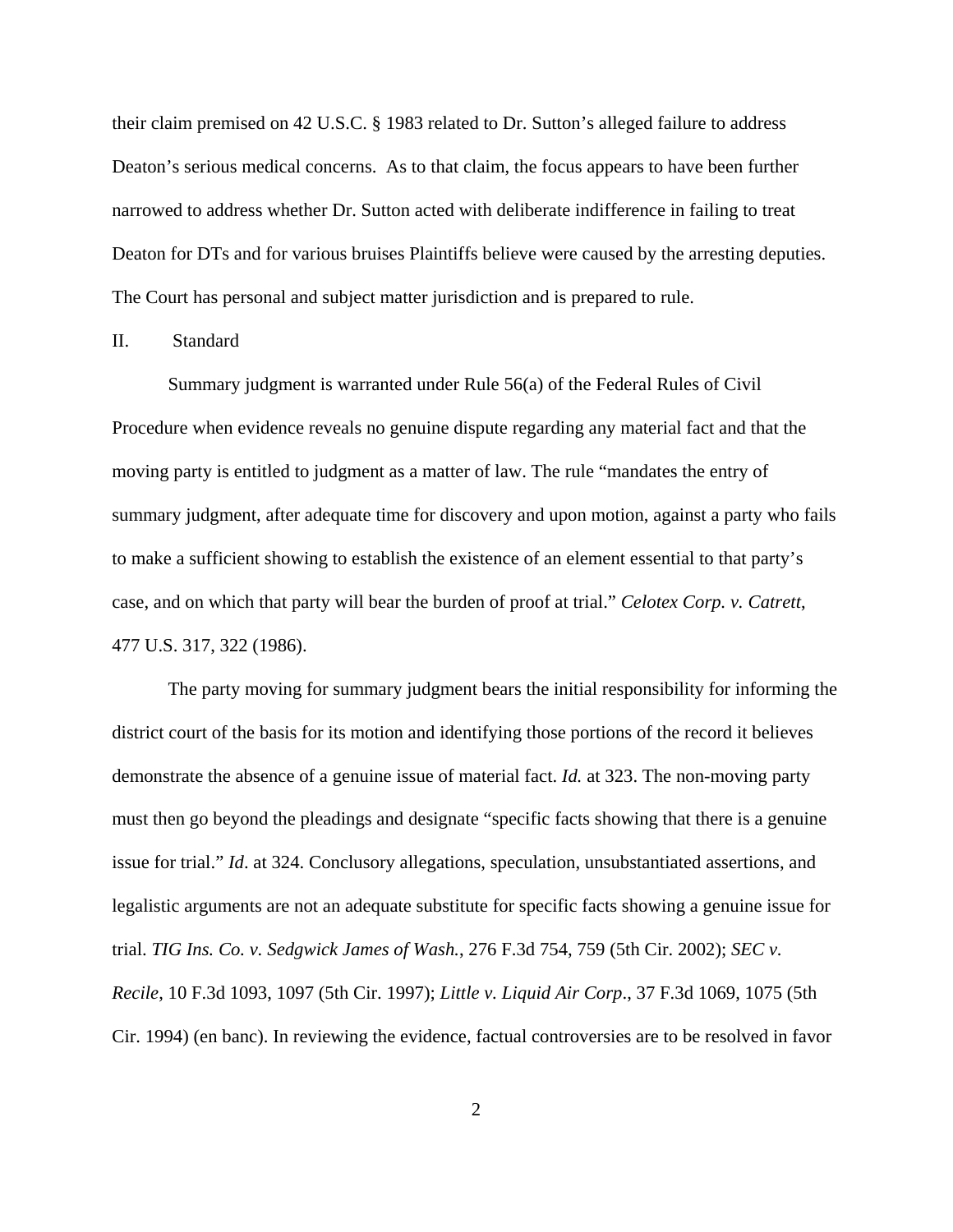of the nonmovant, "but only when . . . both parties have submitted evidence of contradictory facts." *Little*, 37 F.3d at 1075. When such contradictory facts exist, the court may "not make credibility determinations or weigh the evidence." *Reeves v. Sanderson Plumbing Prods., Inc*., 530 U.S. 133, 150 (2000).

III. Analysis

Plaintiffs contend that Dr. Sutton violated Deaton's constitutional right to medical care while incarcerated in the HCDC. The standard for making such a claim under § 1983 is well established and requires proof of deliberate indifference. Deliberate indifference is shown when "the official knows of and disregards an excessive risk to inmate health or safety; the official must both be aware of facts from which the inference could be drawn that a substantial risk of serious harm exists, and he must also draw the inference." *Calhoun v. Hargrove*, 312 F.3d 730, 734 (5th Cir. 2002) (quoting *Farmer v. Brennan*, 511 U.S. 825, 837 (1994)). Thus, deliberate indifference exists "only if (A) he knows that inmates face a substantial risk of serious bodily harm and (B) he disregards that risk by failing to take reasonable measures to abate it." *Gobert v. Caldwell*, 463 F.3d 339, 346 (5th Cir. 2006) (citations and internal punctuation omitted).

As for the first prong, it is undisputed that DTs constitute a "serious medical need" which can require hospitalization. *See Thompson v. Upshur Cnty.*, TX, 245 F.3d 447, 457 (5th Cir. 2001); *see also* Sutton Dep. at 24 (agreeing that a patient with "full, complete delirium[ ] tremens" should be hospitalized). In Deaton's case, the medical records from the HCDC reflect that he mentioned DTs two days before Dr. Sutton saw him. Those same records also document that Deaton exhibited some, but not all, of the signs of DTs in his initial hours of detention. And

3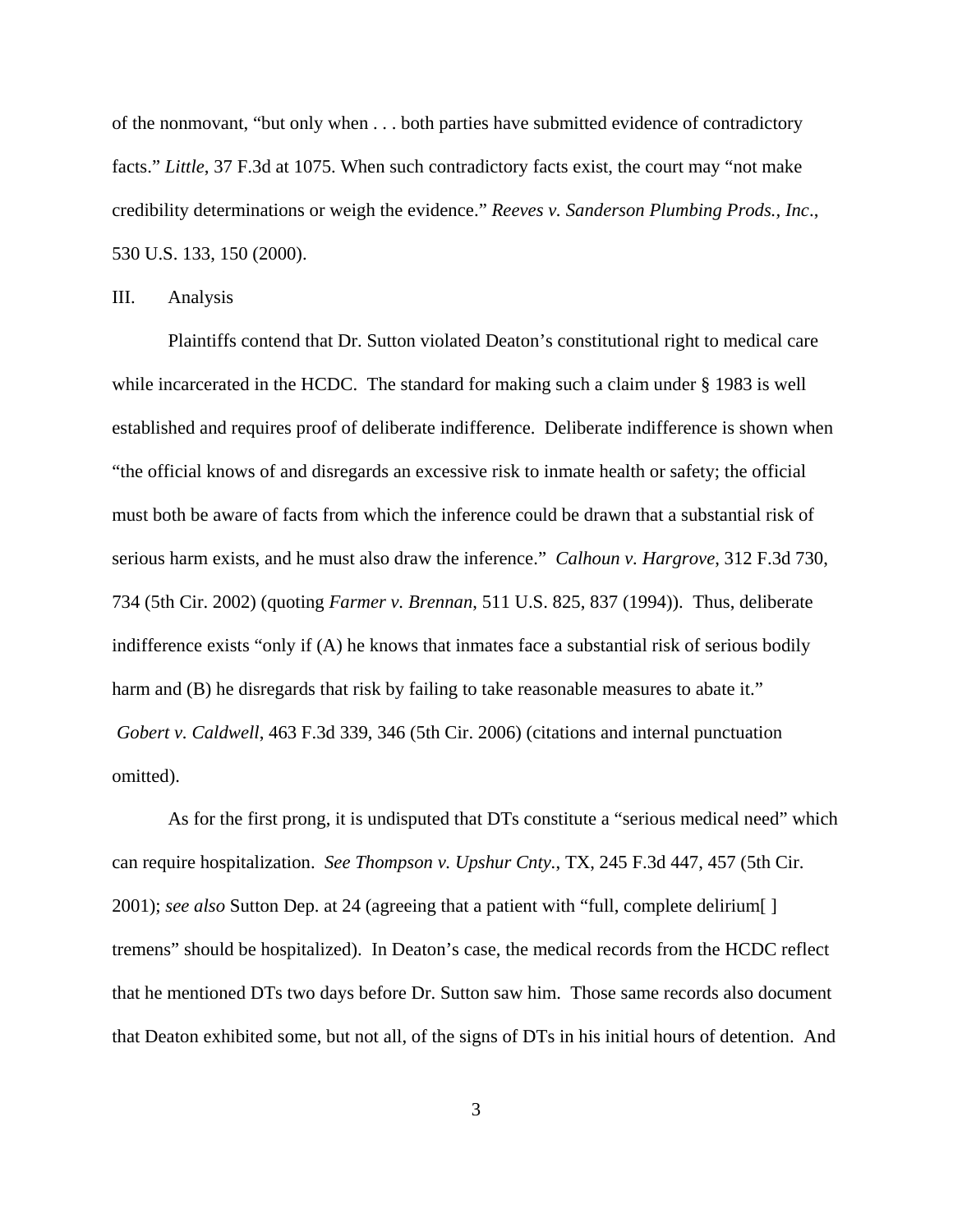because Dr. Sutton read those records, the Court is satisfied that a jury question exists as to whether Dr. Sutton was subjectively aware of a substantial risk of serious harm. Thus, Plaintiffs survive Dr. Sutton's motion on the first prong of the test as to the DTs. But Plaintiffs have not demonstrated that the injuries associated with the bruises constituted a "substantial risk of serious harm." *Gobert*, 463 F.3d at 346.

The second prong of the deliberate indifference test presents a stiffer challenge to the DTs claim—and to the bruising claim to the extent it could survive the first prong of the test. As an initial point, the Court would readily send this case to the jury on a medical-malpractice claim as there is credible evidence that Dr. Sutton breached the standard of care. But "[u]nsuccessful medical treatment, acts of negligence, or medical malpractice do not constitute deliberate indifference, nor does a prisoner's disagreement with his medical treatment, absent exceptional circumstances." *Id*. (citation omitted). Thus, to establish the second prong of the deliberate indifference test, Plaintiffs must submit evidence that Dr. Sutton "refused to treat [Deaton], ignored his complaints, intentionally treated him incorrectly, or engaged in any similar conduct that would clearly evince a wanton disregard for any serious medical needs." *Id.* (citation omitted). "Deliberate indifference is an extremely high standard to meet." *Id.* (quotation omitted). The record, though tragic, does not support the finding.

Two days before Dr. Sutton saw him, Deaton mentioned DTs to the medical staff and complained of chills and nausea—both of which *can* be symptoms of alcohol withdrawal. *See* Sutton Dep. at 128. The medical staff addressed the nausea with an antacid and the chills by placing Deaton in a warmer room under observation. He also exhibited high blood pressure and an accelerated pulse. The following day, the vital signs were more stable, although his pulse was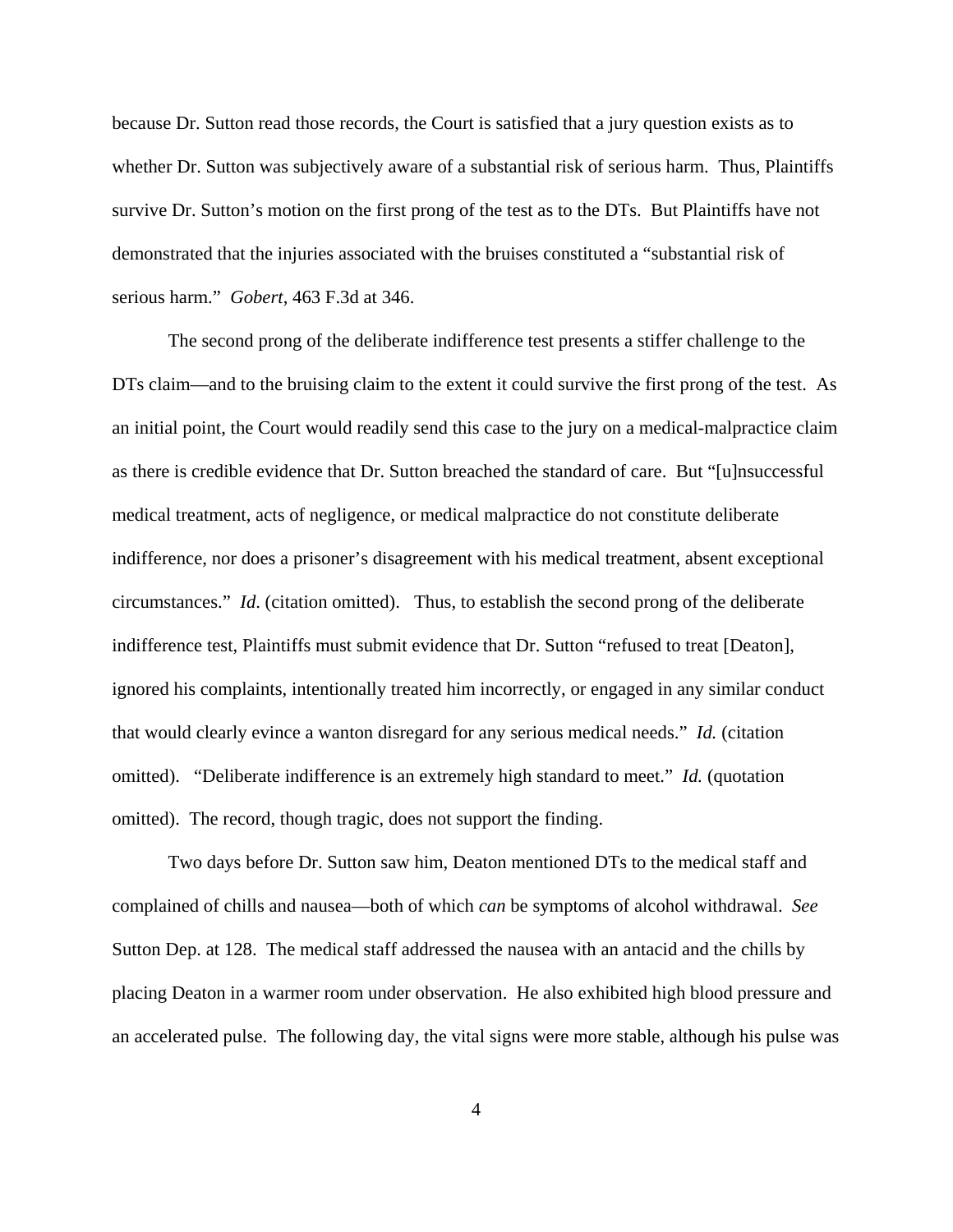still elevated. There is no record of complaints regarding DTs, and no indication of any disorientation, shakes, vomiting, nausea, or other classic symptoms of the condition.

By the time Dr. Sutton saw Deaton on December 17, he may have had an elevated pulse—a question of fact—but according to Dr. Sutton, Deaton was otherwise stable, and his only request was for blood pressure medicine. Dr. Sutton described Deaton's condition as follows:

Now, at that point in time, I sat down with Mr. Deaton in my chair right there, and I talked to him. And I asked him was anything else bothering him. He said no. Okay. And that's how I wrote, as noted above. We had a conversation, and what he said was, all I want is my blood pressure medication. Okay. So at that point in time, we talked more. And going through my note, the only thing was, I made sure I got close to him to talk to him about it. Now, the vital signs, when I say they're stable as noted above, his pulse, although I didn't write it, it wasn't 123. It was less than that. . . . Because I checked it. I listened to his heart rate. . . . So if it had been anything different, then I would have changed it. I noted that his blood pressure was okay. Okay. And overall looking at him, he was listening or he didn't hear well. So I spoke to him. I sat him down at the table, in the chair rather, and talked to him. We just candidly – and I asked him again was there anything else that he needed other than his blood pressure. He said no, that's all I need; I just need my blood pressure.

### *Id.* at 43-44.

Although Dr. Sutton agreed that Deaton had exhibited certain signs of DTs earlier in his

incarceration, Dr. Sutton denied that Deaton exhibited signs of withdrawal when he saw him.

And with Mr. Deaton, he was observed. Even though he had these signs and symptoms, he was still able to communicate with us and to watch. Now, at what point in time the cascade will go down, nobody knows. But when he came in, from the time from the 15th to the 17th, it's as though, you know, he was stable at that point. Now, from the 17th to that morning, to the 18th, I don't know exactly what happened from the time I saw him. But he was not in the pre-stage or in any tremors. He was very coherent with me. I mean, coherent, and did everything I asked him. And he was very cooperative with myself, as well as the deputy. So he – he didn't have any kind of withdrawal symptoms when I saw him.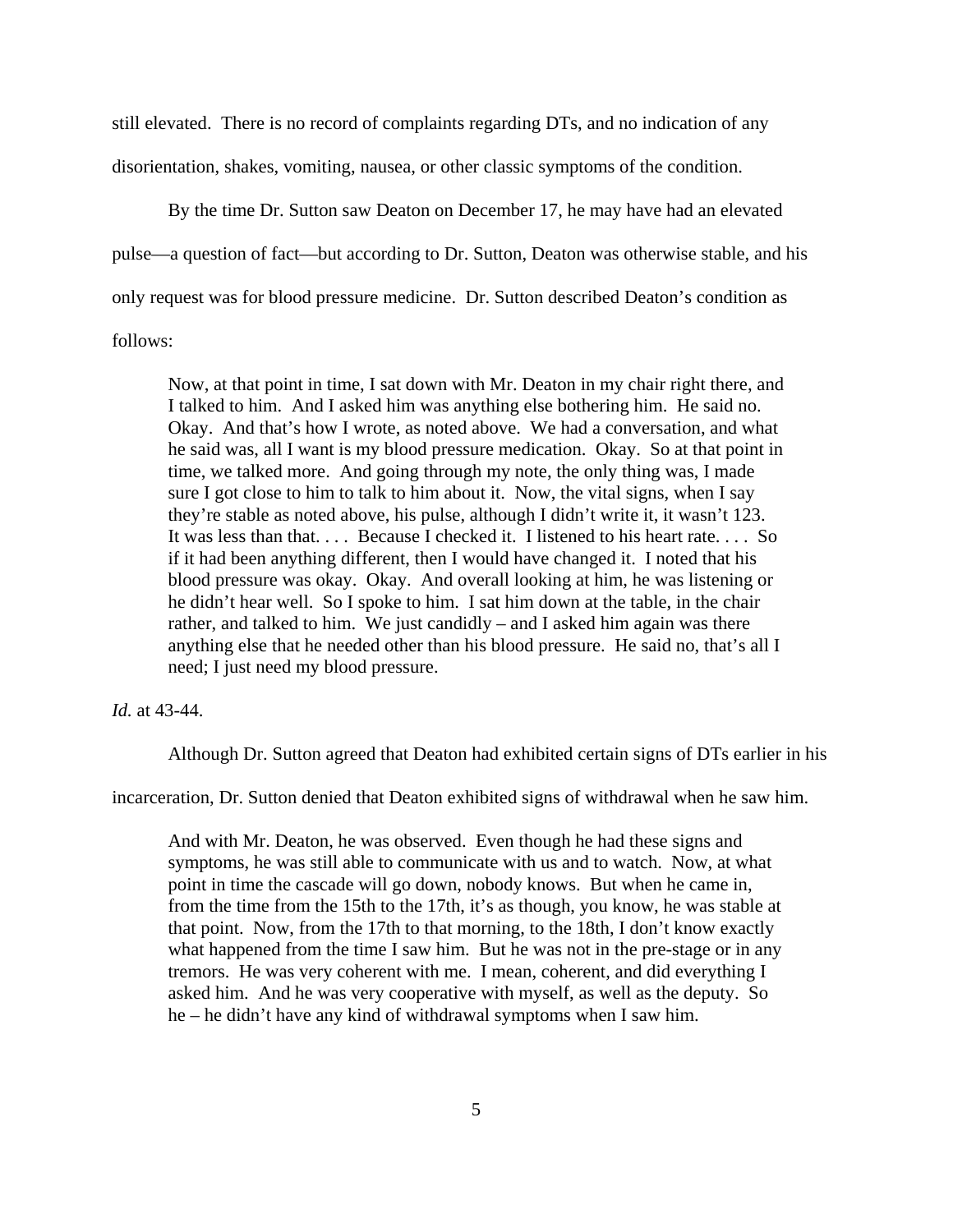Sutton Dep. at 57. Significantly, Dr. Sutton offers unrebutted testimony that when he saw Deaton, Deaton exhibit no body tremors, disorientation, agitation, confusion, auditory hallucinations, visual hallucinations, or heart arrhythmias. *Id.* at 128–29. And although he recognized a potential for DTs in Deaton, he maintains that on December 17, Deaton "wasn't in a delirium tremens state, and he was, you know, pretty stable . . . ." *Id*. at 58.

 There is no record evidence that Deaton's condition was different than Dr. Sutton described. But Plaintiffs have offered the affidavits of two experts who both opined as follows:

The reasonably prudent, minimally competent, general practitioner cannot disregard the potential for these conditions to cascade within hours into a critical life-threatening condition as occurred here. Once the patience reaches stages of delirium, confusion and irrationality, the patient is in a life-threatening stage. . . . In the care and treatment of alcohol withdrawal, all reasonably prudent minimally competent medical practitioners know that the standard of care required routine monitoring, no less than every 8 hours of the vital signs, symptoms and fluid intake of the patient.

Stein Aff. at 9; Riddick Aff. at 10. As previously noted, breaching the standard of care is different than acting with deliberate indifference. *Gobert*, 463 F.3d at 346. And the opinions stop short of saying that the "potential" cascade had actually begun when Dr. Sutton saw Deaton. Stein Aff. at 9; Riddick Aff. at  $10<sup>1</sup>$  Thus, there is simply no record evidence suggesting that Deaton was in a delirium tremens state when Dr. Sutton saw him.

Although Dr. Sutton saw no current need to treat DTs, he did provide other treatment.

For example, Dr. Sutton reviewed Deaton's chart, vital signs, and blood pressure; examined the patient; took his pulse; listened to his heart and lungs; checked his eyes and ears; and ordered

<sup>&</sup>lt;sup>1</sup>The cascade was apparently underway on the morning of December 18, but that was approximately 24 hours after Dr. Sutton saw Deaton, and as Plaintiffs' experts state, the escalation can occur "within hours." Stein Aff. at 9; Riddick Aff. at 10.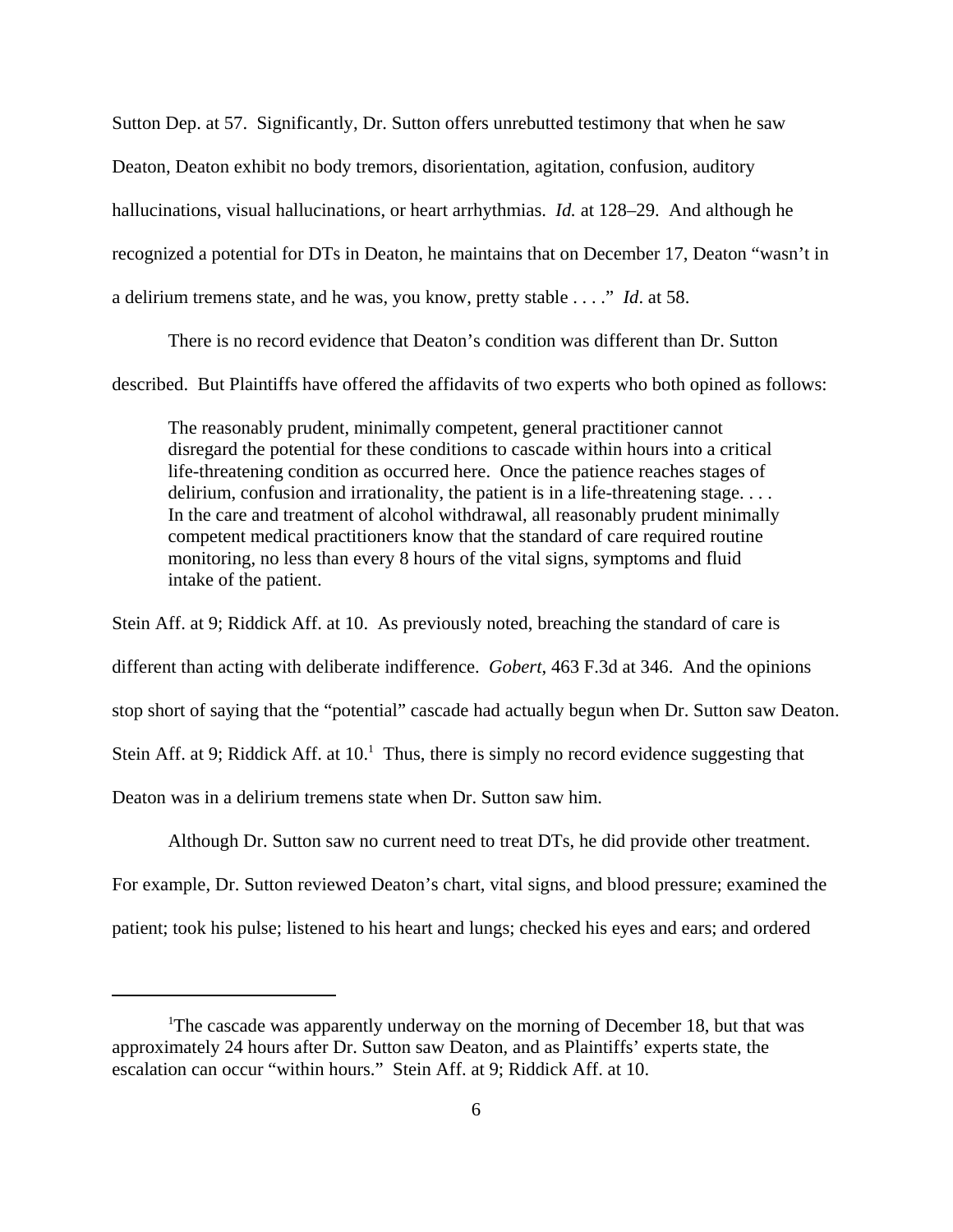irrigation of ear wax to improve his hearing. Dr. Sutton also prescribed Hydrochlorathiazide, a blood-pressure medication, and secured Deaton's written consent to obtain a complete list of his medication from his pharmacy. Dr. Sutton ordered that blood be drawn and various tests conducted, including a "Chem 7," which would have indicated Deaton's kidney function. *Id*. at 54–55.<sup>2</sup> Finally, Dr. Sutton made a visual examination and noted some "abrasion and ecchymosis" on Deaton's right arm at the elbow. *Id.* at 45, 47.

Comparing these facts to those in other cases demonstrates that Plaintiffs have not met the "extremely high standard" of showing deliberate indifference. *Gobert*, 463 F.3d at 346 (citation omitted). For example, in the typical case where deliberate indifference is found, the health-care providers refused or delayed treatment for reasons other than medical judgment. *See*, *e.g.*, *Loosier v. Unknown Med. Doctor*, 435 F. App'x 302, 306 (5th Cir. 2010) ("[d]octor chose not to provide him any treatment or medication for his [neck] injury because of his prisoner status, not some medical judgment"); *Perez v. Anderson*, 350 F. App'x 959, 961–62 (5th Cir. 2009) (holding that an inmate stated a deliberate indifference claim against prison officials who knew he was in excruciating pain and failed to provide him medical treatment); *Easter v. Powell*, 467 F.3d 459, 463–64 (5th Cir. 2006) (nurse allegedly returned plaintiff to cell without prescribed heart medicine because pharmacy was closed); *Harris v. Hegmann*, 198 F.3d 153, 154–55, 159–60 (5th Cir. 1999) (plaintiff alleged that a doctor and two nurses disregarded "his urgent and repeated requests for immediate medical treatment for his broken jaw and his complaints of excruciating pain" over the course of a week).

<sup>&</sup>lt;sup>2</sup>Deaton later presented to the hospital in renal failure.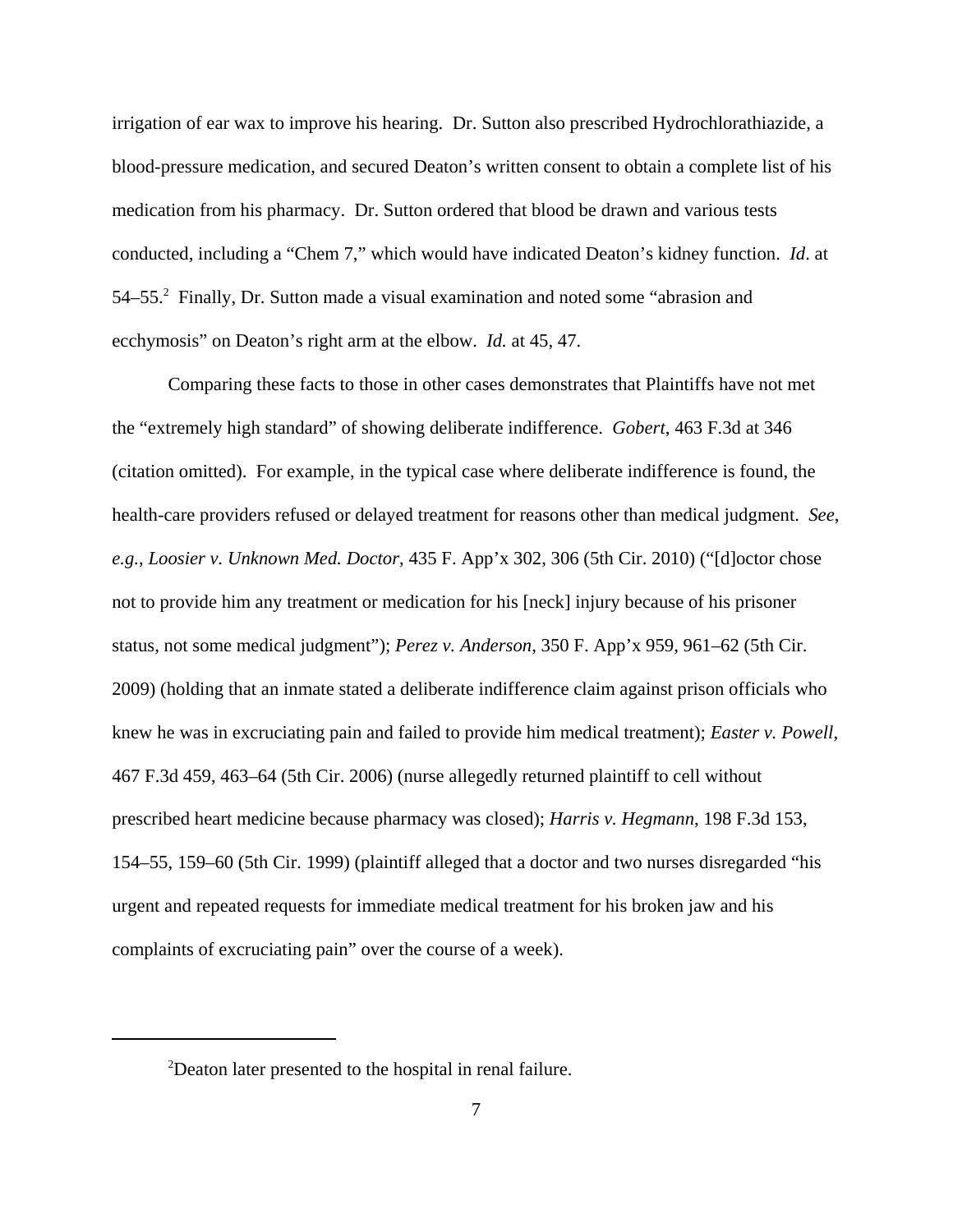At the other end of the spectrum are those cases finding no deliberate indifference where doctors exercise medical judgment but "incorrectly diagnosed [the] illness." *Johnson v. Treen*, 759 F.2d 1236, 1238 (5th Cir. 1985) (affirming summary judgment). As the Fifth Circuit has often stated, deliberate indifference is "something more than a medical judgment call, an accident, or an inadvertent failure." *Murrell v. Bennett*, 615 F.2d 306, 310 n.4 (5th Cir. 1980). And whether "additional diagnostic techniques or forms of treatment is indicated is a classic example of a matter for medical judgment." *Estelle v. Gamble*, 429 U.S. 97 (1976). Thus, "the 'failure to alleviate a significant risk that the official should have perceived, but did not' is insufficient to show deliberate indifference." *Domino v. Tex. Dep't of Criminal Justice*, 239 F.3d 752, 756 (5th Cir. 2001) (reversing denial of summary judgment) (citing *Farmer v. Brennan*, 511 U.S. 825, 838 (1994)).

The Fifth Circuit has repeatedly applied these standards in rejecting claims of deliberate indifference. *See*, *e.g.*, *Pryer v. Walker*, 385 F. App'x 417, 417–18 (5th Cir. 2010) (affirming dismissal); *Lewis v. Evans*, 440 F. App'x 263, 265 (5th Cir. 2011) (affirming summary judgment where doctor exercised medical judgment in refusing to proscribe medication that two nurses had recommended); *Davis v. United States*, 358 F. App'x 537, 539 (5th Cir. 2009) (affirming dismissal where plaintiff claimed that defendants "'ignored' his scheduled therapy appointments"); *Fails v. DeShields*, 349 F. App'x 973, 976 (5th Cir. 2009) ("Deliberate indifference is especially hard to show when the inmate was provided with ongoing medical treatment."); *Irby v. Cole*, 278 F. App'x 315, 316 (5th Cir. 2008) ("The record suggests that the defendants may have been negligent in their diagnosis and treatment of Irby. However, the defendants's actions do not rise to the level of a constitutional violation."); *Garrett v. Univ. of*

8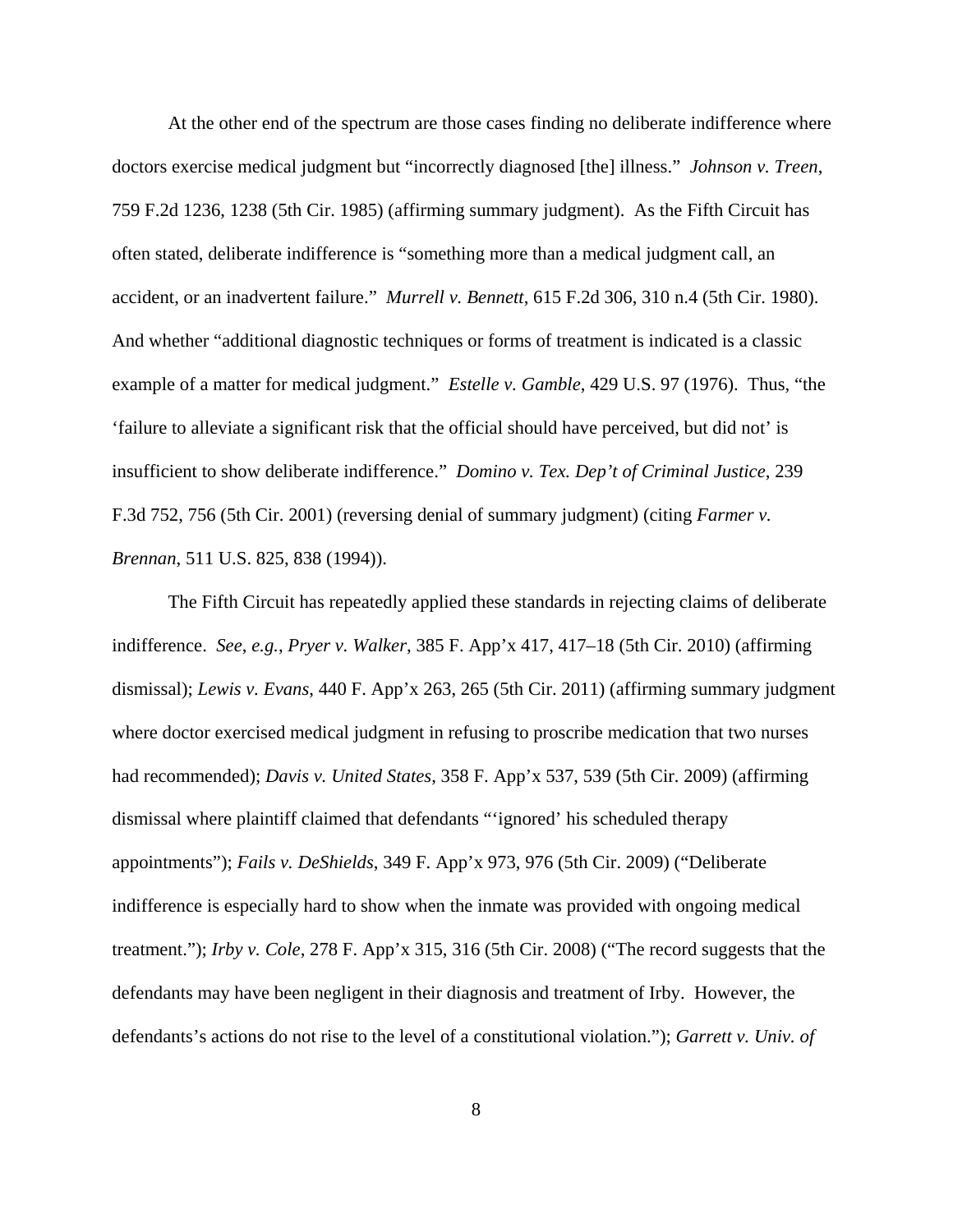*Tex. Med. Branch*, 261 F. App'x 759, 760 (5th Cir. 2008) (finding no deliberate indifference despite alleged misdiagnosis and incorrect treatment because plaintiff failed to prove "the defendants intentionally treated him incorrectly"); *Varnado v. Lynaugh*, 920 F.2d 320, 321 (5th Cir. 1991) (affirming dismissal where plaintiff alleged that incorrect accommodation of medical condition caused additional injury and holding that "mistaken" judgment does "not amount to deliberate indifference").

There are many other examples, but *Wakat v. Montgomery County*, provides a closer factual fit. 471 F. Supp. 2d 759 (S.D. Tex. 2007). There, the detainee (Mitchell), exhibited symptoms for full-blown DTs, and prison officials noted that he was incoherent and in detox. When Mitchell saw the defendant doctor (Gurol), he told him, "I'm not really here right now, they killed me last night. I was shot in the head 3 times and then they poured gasoline on me and set me on fire." *Id*. at 763. But the doctor "saw no signs of withdrawals from alcohol or benzodiazepine," and instead diagnosed Mitchell as having undifferentiated schizophrenia. *Id*. He therefore set a follow-up appointment in ten days. Before that occurred, prison officials called the doctor to express concern that Mitchell was still in detox. At that point, the doctor diagnosed Mitchell has having late stage DTs and treated the condition, but Mitchell died. The District Court dismissed the claim for the following reasons:

Far from showing that Gurol was indifferent to Mitchell's condition, the evidence shows that he responded with the medical care he deemed appropriate each time he was alerted to Mitchell's problems. . . . Gurol had his appointment with Mitchell on the morning of March 20, at which time he diagnosed Mitchell with undifferentiated schizophrenia. In his professional opinion he saw no signs of withdrawals from benzodiazepine. Instead, he looked at the symptomology presented to him and made a diagnosis. The fact that his diagnosis was incorrect is tragic, but not deliberately indifferent. He did not ignore Mitchell's complaints. The plaintiffs have shown the court no evidence that Gurol intentionally treated Mitchell for undifferentiated schizophrenia while knowing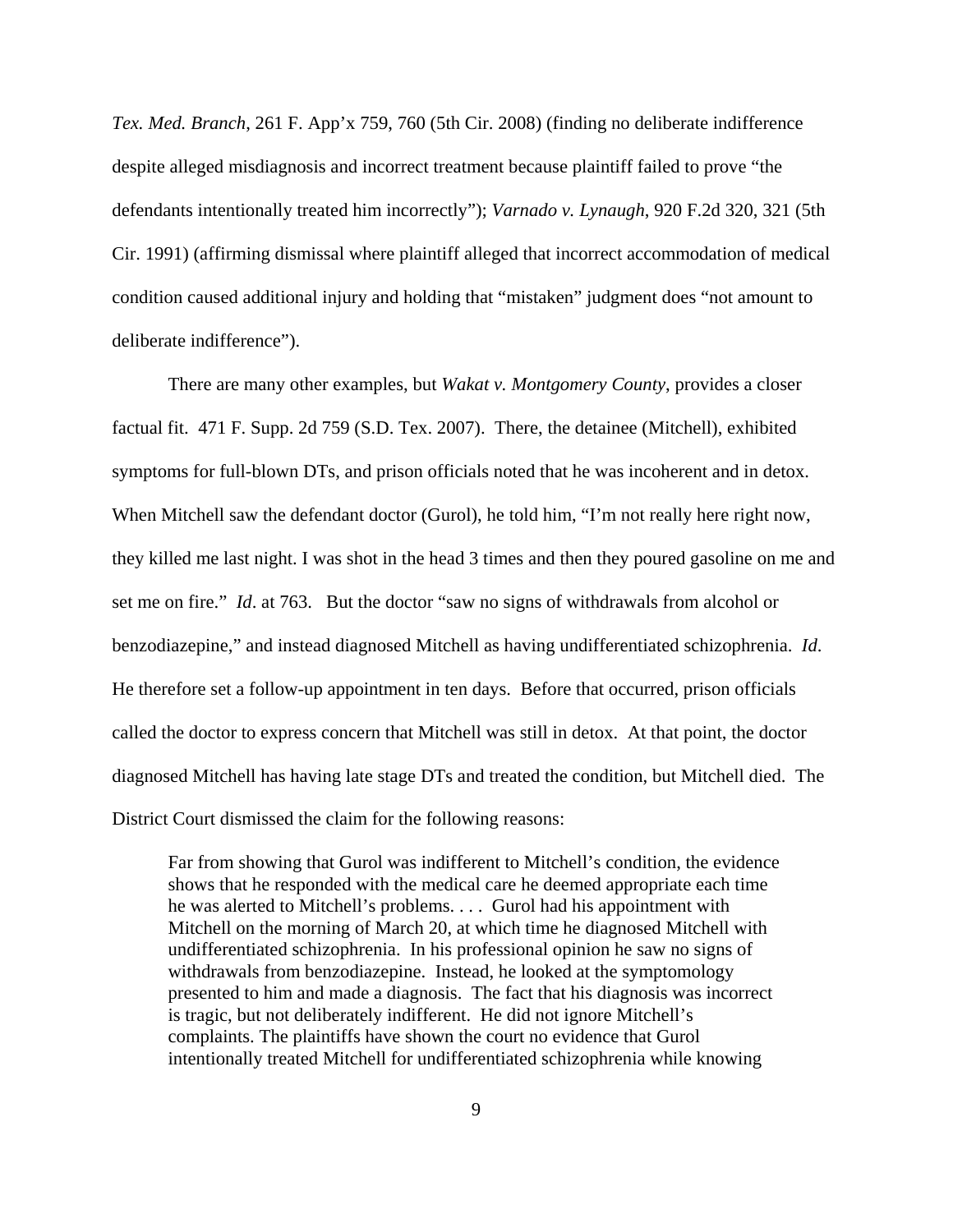that, in fact, Mitchell was suffering dangerous withdrawals from a prescription drug to which he was addicted. None of Gurol's actions show a "wanton disregard" for Mitchell's medical needs. He may have been wrong in his diagnosis, but he did diagnose. His reactions to the information he was given might have been wrong, but they were actions. "There is a vast difference between an earnest, albeit unsuccessful attempt to care for a prisoner and a cold hearted, casual unwillingness to investigate what can be done for a man who is obviously in desperate need of help." *Fielder v. Bosshard*, 590 F.2d 105, 108 (5th Cir. 1979)

471 F. Supp. 2d at 770–71 (internal record citations omitted). The Fifth Circuit affirmed in an unpublished opinion stating, "we are in complete agreement with the rulings of the district court and the reasons and reasoning supporting those rulings; and we can see no reason for writing substantively, as our doing so would merely replicate the writing of the district court." *Wakat v. Montgomery Cnty. Tex*., 246 F. App'x 265 (5th Cir. 2007).

Returning to Dr. Sutton, it is undisputed that he provided some level of care to Mr. Deaton and attempted to treat his hypertension—the only complaint Deaton made to Dr. Sutton. Like the doctor in *Wakat*, Dr. Sutton did not recognize a need to treat or otherwise manage Deaton for DTs. But "the failure to alleviate a significant risk that the official should have perceived, but did not is insufficient to show deliberate indifference." *Domino*, 239 F.3d at 756 (citation and internal quotation omitted). Perhaps Dr. Sutton's assessment of Deaton was incorrect, constituting negligence or medical malpractice, but Plaintiffs have not presented evidence to meet the high standard of deliberate indifference. Therefore, their claim against Dr. Sutton is due to be dismissed.

#### IV. Conclusion

The Court has duly considered the parties' arguments and submissions. Those not addressed herein would not alter the ruling. For the reasons stated, Defendant's Motion for